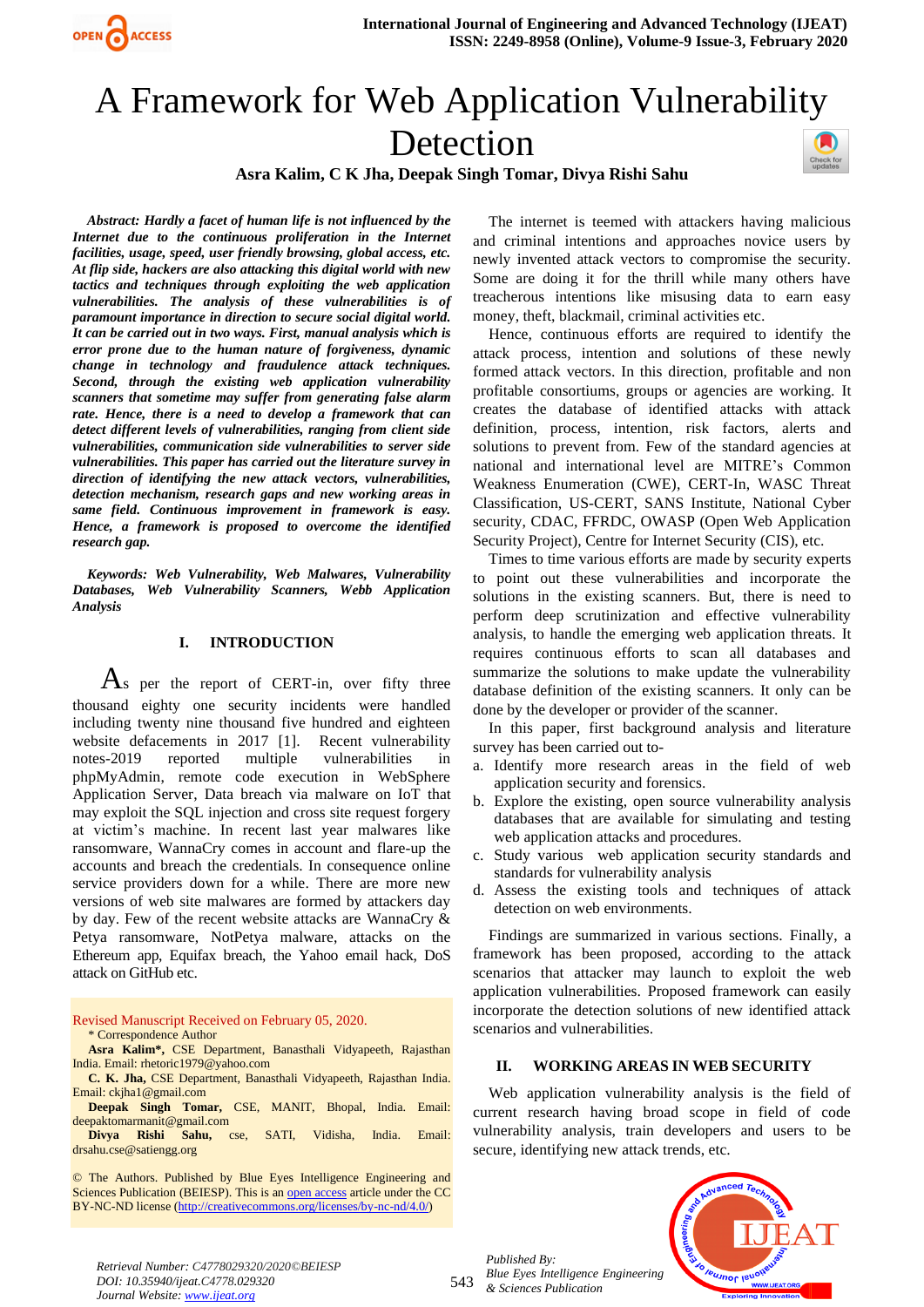In the same direction, trusted and renowned consortiums and sole entities are working as mentioned in introduction section. They are maintaining databases that can help future research.

Emerging areas including the vulnerability analysis in which mentioned consortiums are working are as follows-

- Enumerates the attacks scenarios and vulnerabilities that can lead to the website compromise
- Vulnerability note creation for further study and generalize the data about cyber attacks and prevention.
- Predict cyber attacks before exploitation and generate preventive measures to prevent novice end user
- Discover the prevention and remediation coding steps that developers can take to mitigate or eliminate the weakness
- Prepare, release and promote guiding principles, standards, advisories, and vulnerability notes regarding attack scenarios, prevention steps, secure code development, data privacy, and forensically report the cyber incidents.
- Introduce and promote industry standards to develop secure code
- Develop the tools, techniques and framework for web vulnerabilities evaluation, attack detection, online anomaly behavior analysis, etc.

## **III. LITERATURE REVIEW**

Literature survey has been carried out to explore the existing work and identify the research gap in the field of web application vulnerability analysis, their limitations, future work. Identified future scopes of existing tools and techniques are summarized in next section.

Rao et. al. [2] presented an extension of Mozilla Firefox browser and named as XBuster. It prevents end user from the attacks including XSS, clickjacking, partial script injection, attribute injection, and HTML injection. Extension converts coarse grained features of HTTP request and response into fine grained features in context of HTML and JavaScript.

Z. Li et. al. [3] introduced a new automatic tool vulnerability pecker (VulPecker). It is based on the concept to identify the vulnerabilities in source code through analyzing the cod-similarity in snippets. It works with various code-similarity patterns and algorithms for the reason that no single algorithm works effectively for all attack patterns. Author claimed that it can identify forty vulnerabilities out of the National Vulnerability Database (NVD).

Uwagbole et. al. [4] explored and classified previously known attack vectors to make vulnerable datasets. Thereafter, applied data mining technique on the wellknown vulnerable datasets and trained the classifier to react as per situation. The trained classifier to be deployed as a web service that is implemented in a custom .NET application as a web proxy Application Programming Interface (API). Implemented web proxy is capable to predict SQLIA in http requests accurately. It rejects the http request containing malicious web scripts to unauthorized access of the web contents and database.

Guojun et. al. [5] introduced and developed a crawler which interacts dynamically with web application. Authors implemented data extraction rules in XML queries and created the database through XPath. These rules are fetched as per the attack vector of known vulnerabilities. The TF-IDF technique has been used to execute implemented queries as per need. Fetching of these queries on the requirement makes it dynamic. It also update rules for new attack vectors makes it intelligent.

Medeiros et. al. [6] presented a static source code analysis method using data mining and implemented a tool to identify web application vulnerabilities. It identifies the injection vulnerabilities in PHP programs through checking the input validation conditions. The tool has been tested on numerous known vulnerable PHP snippets and open source vulnerable web application projects.

Alqahtani et. al. [7] introduced unified ontology concept based web application vulnerability testing framework named as Security Vulnerabilities Evaluation Framework (SV-EF). It creates the bi-directional link between web vulnerability databases and frequently used code repositories. Established link may trace the vulnerabilities in code and its dependency type. At the outset, SV-EF is able to create the link of NVD vulnerability database to web application projects implemented by the Maven build repository. Next, it can be update for linking between other web application projects and vulnerability databases.

Bhor et. al. [8] proposed a tool to analyze the security concepts used by the developers in web application code. The tool is named as Distributed vulnerability and Attack Detection Tool in short DVADT. It checks the security concepts by first introducing vulnerabilities in the web application code and thereafter exploiting them through realistic attack vectors. Author experimented that, the tool for SQL injection, HTTP POST and ping of death attacks.

Satam et. al. [9] has presented fusion-based data analytical algorithm to identify the malicious snippets in web page or full web page. It analyse the files like .htm, .html files to identify the unauthorised files created by the attackers or web attacks. It classifies the structure of html files in malevolent and benevolent classes to validate it.

Maheshwari et. al. [10] presented a model on the basis of temporal classification and implemented the web intrusion detection system, works automatically in most cases. It can detect the SQL injection attack by capturing the data of injection attacks which create hurdles to access databases.

Meo et. al. [11] introduced a prototype named as SQLfast to identify the SQLi vulnerabilities in SQL database. Author first represented the SQLi attack vector through exploiting web application. Also, identifies an attack vector to exploit the Joomla a content management system. Thereafter, train the implemented model according to the test case results to detect such type of attack vectors. Author claimed that no other tools are capable enough to identify it.

Zachara [12] presented a new model to identify the web application vulnerabilities according to the shared vulnerability databases of connected web servers. It is useful to detect automated attacks. Every connected web server analyzes the http requests and shared the collected database of harmful request with another connected server.

So every model can update their database in multiple of the connected servers. Author tested it on network of seven web servers operated on approx three million http requests. The presented method also focused on confidentiality of shared databases. But, in this method trust on the connected server is a big issue.

*Published By: Blue Eyes Intelligence Engineering & Sciences Publication* 



*Retrieval Number: C4778029320/2020©BEIESP DOI: 10.35940/ijeat.C4778.029320 Journal Website[: www.ijeat.org](http://www.ijeat.org/)*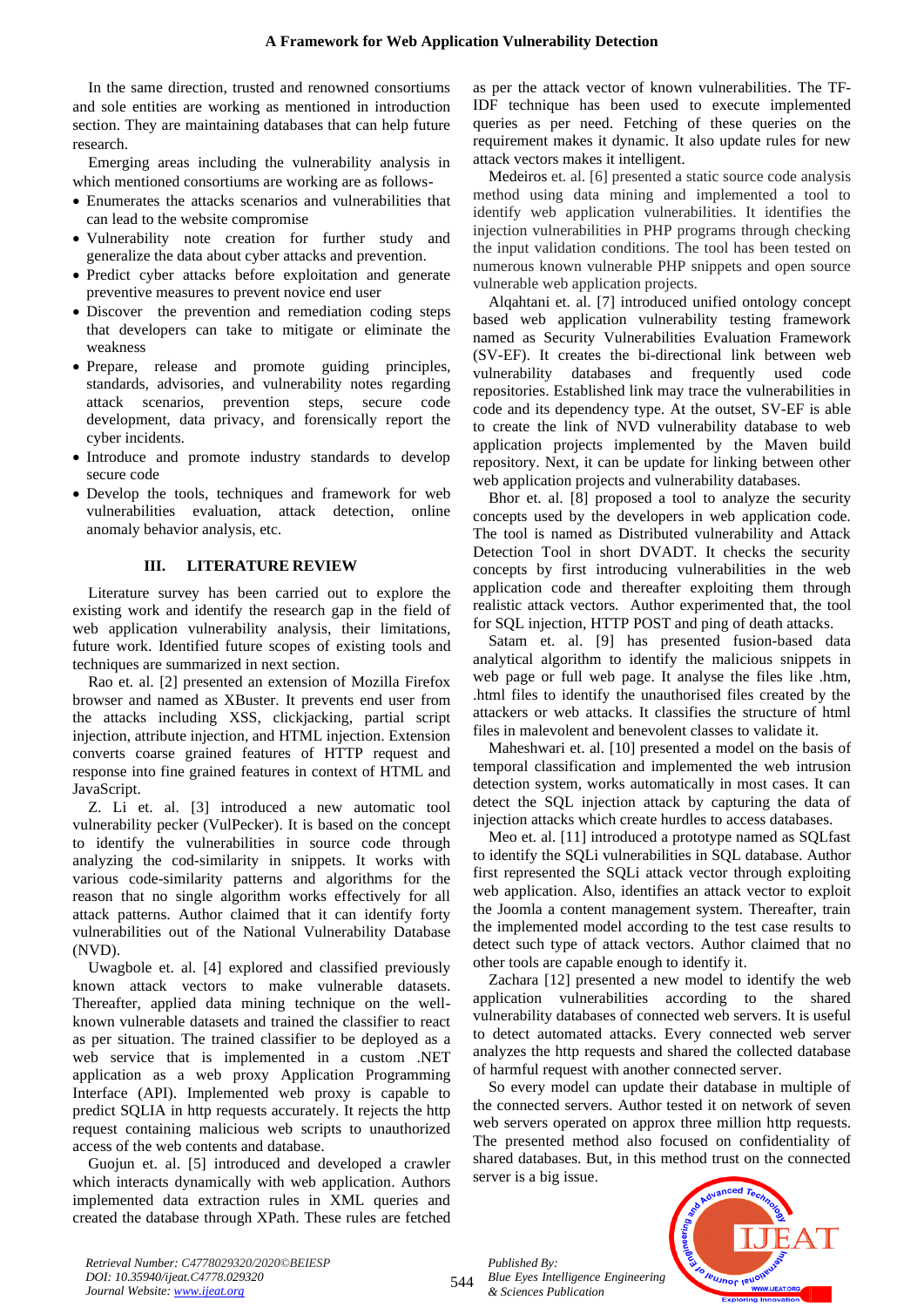

Attacker can introduce malicious server in connected network to inject malicious database of attack detection.

Razzaq et. al. [13] presented ontology based technique to prepare semantic rules and identify the vulnerabilities in web applications. It classifies the web application attacks through semantic rules suggested according to the effects and the rules of application layer protocols. It examines the certain part of the user request possibly malicious to exploit the attack. There is possibility to inject the attack scripts through unanalyzed part of the user request.

Nalawade et. al. [14] identified and compared the pros and cons of the existing web application attack detection and prevention tools and techniques. Author also, carried out the forensic analysis through collected rules of vulnerability detection, identified by the different researchers. Further, applied identified rules on forensic evidences such as cache memory, history file, saved cookie files, logged download items, database file, etc. Improved the accuracy by considering the evidences of private browsing such as database file stored in WebCacheV01.dat file, log files, specific disk areas, etc. These evidences can be extracted by carving tools like ESECarve, extracted deleted log entries by WEFA tool. Finally, various search techniques such as regular expression, keyword search, forensic analysis on the basis of time, has been applied and report has been created

Deepa et. al. [15] conducted literature survey of web application security techniques and presented the research gap. Mostly, focuses on the prevention techniques of injection vulnerabilities and business logic vulnerabilities. This paper also presented the web application vulnerabilities and their solutions during the development of the web application. Author also, highlighted the future perspectives of different web application security analyzers including the open source tools.

Mitropoulos et. al. [16] specifically focuses on detection techniques of injection attacks of web environment and proposes one model to point out the web vulnerabilities. In same direction first classifies the attacks and techniques according to the parameters such as development, deployment, security technique, and performance parameters. Finally, concluded that most of the detection techniques are not analyzed effectively. Most prevention techniques can easily escaped by getting the process of detection technique. Hence there is need to work more in web vulnerability detection and prevention.

## **IV. FUTURE SCOPE OF EXISTING SCANNERS AND APPROACHES**

Web application analysis tools and techniques are used to identify web vulnerabilities in web pages with or without running the source code. These techniques are useful to write secure code during SDLC. Solution of vulnerabilities during development life cycle saves the testing time and cost. Most of the static web analysis scanners suffer from false positive and false negative cases due to unavoidable conditions. Such conditions can be resolved by the developers during development. Hence, web application scanners during SDLC help most to the developers to write secure code.

Researchers introduce various web application analysis techniques and tools such as Pixy, RIPS, XBuster, VulPecker, etc. Future scope or limitations of the existing scanners are concluded in Table 1.

**Table 1: Possible Identified Future Scope of Existing** 

|     |                  | <b>Scanners</b>                               |
|-----|------------------|-----------------------------------------------|
| Sr. | Scanner          | <b>Future Scope</b>                           |
| No  |                  |                                               |
| 1.  | <b>XBuster</b>   | It is developed for Mozilla Firefox client    |
|     |                  | agent to prevent novice end user from         |
|     |                  | attacks such as XSS, clickjacking, etc. It    |
|     |                  | needs to be enhanced and made more            |
|     |                  | effective, through approximate<br>string      |
|     |                  | matching [2].                                 |
| 2.  | VulPecker        | The databases tagged as Vulnerability         |
|     |                  | Database (VPD)<br>Patch<br>and<br>a           |
|     |                  | Vulnerability Code Instance Database          |
|     |                  | (VCID) need to be updated. It also be         |
|     |                  | written for other languages, such as Java     |
|     |                  | and Python. The scalability issue             |
|     |                  | investigation,<br>requires<br>and             |
|     |                  | vulnerabilities are detected at<br>source     |
|     |                  | code level. It also needs to detect           |
|     |                  | whether a snippet has affected by known       |
|     |                  | vulnerability or it is secure [3].            |
| 3.  | Web              | The intelligent dynamic crawlers are not      |
|     | Crawler          | event driven. It requires to updating         |
|     |                  | regularly due<br>to enhancement<br>in         |
|     |                  | structure of web contents,<br>of<br>source    |
|     |                  | contents and distribution channels. It        |
|     |                  | results in excessive burden of crawler        |
|     |                  | updates, development and maintenance.         |
|     |                  | Hence it requires in depth study and          |
|     |                  | further work $[6]$ .                          |
| 4.  | <b>DVADT</b>     | further refined<br>It needs to be<br>and      |
|     |                  | enhanced since no single technique may        |
|     |                  | offer<br>prevention<br>from<br>all<br>web     |
|     |                  | application vulnerabilities. It implies that  |
|     |                  | DVAT has scope to enhance it for zero         |
|     |                  | day vulnerability [8].                        |
|     | 5. Vulnerability | Vulnerability<br>scanner<br>cannot<br>crawl   |
|     | Scanners         | dynamic web contents because of lack of       |
|     |                  | ability to<br>analyze active data<br>and      |
|     |                  | complicated multimedia structures such        |
|     |                  | as SilverLight, Flash, Java Applets, etc.     |
|     |                  | These complexities require physical           |
|     |                  | analysis<br>of false positive and false       |
|     |                  | negative<br>It<br>cases.<br>can<br>detect     |
|     |                  | acknowledged patterns of attack samples       |
|     |                  | due<br>unawareness<br>of<br>application<br>to |
|     |                  | context [16]. So, it cannot identify the      |
|     |                  | logical vulnerabilities.                      |
| 6.  | Stranger         | Stranger represents combination of three      |
|     |                  | words STRing AutomatoN GEneratoR.             |
|     |                  | It generates the signature in string form     |
|     |                  | to detect the vulnerabilities in PHP 4        |
|     |                  | scripting codes. While now days PHP           |
|     |                  | version 7.4 is widely held [17].              |

*Published By: Blue Eyes Intelligence Engineering & Sciences Publication* 



*Retrieval Number: C4778029320/2020©BEIESP DOI: 10.35940/ijeat.C4778.029320 Journal Website[: www.ijeat.org](http://www.ijeat.org/)*

545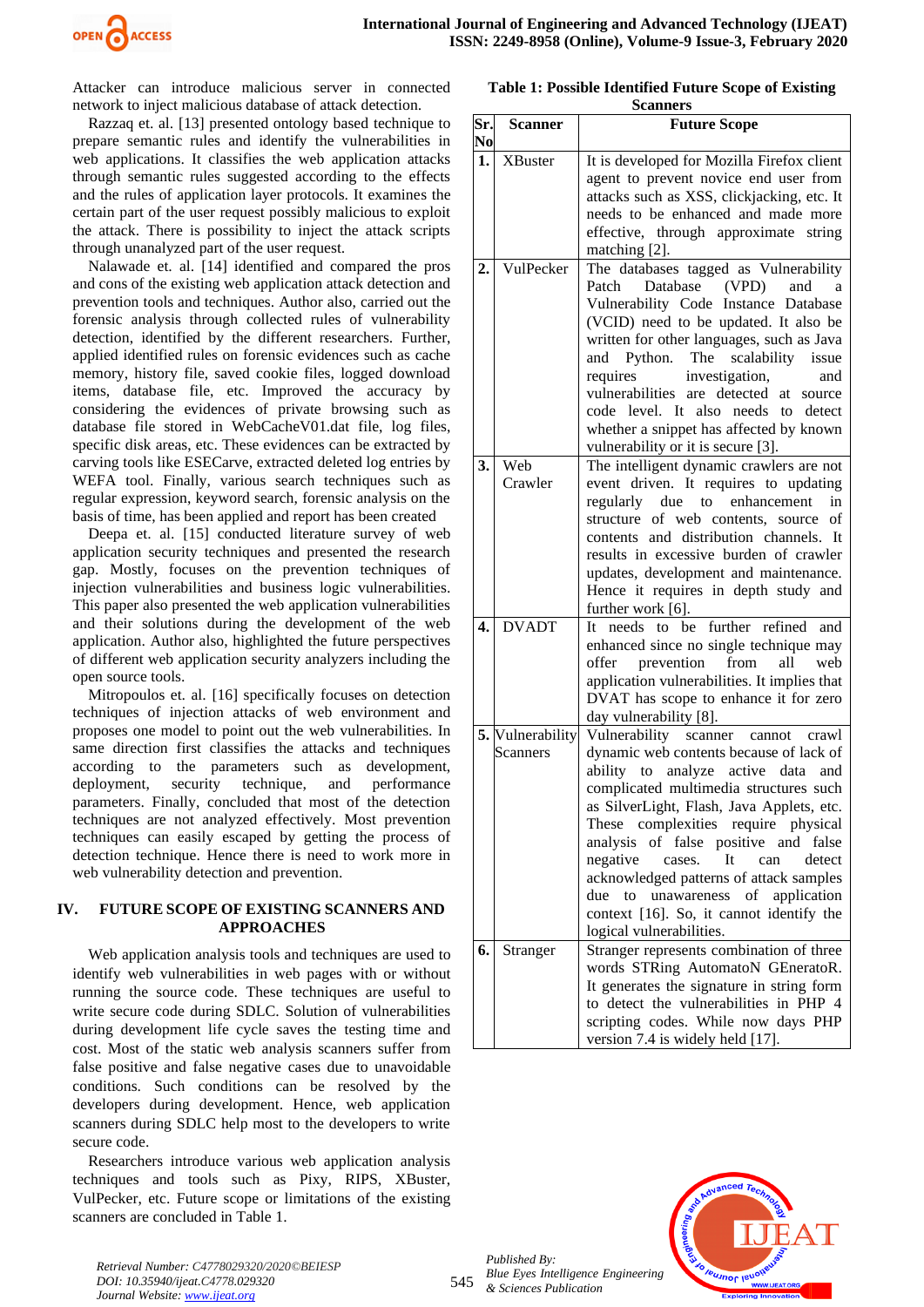# **A Framework for Web Application Vulnerability Detection**

| 7.         | Saner       | Saner is a static scanner to analyze<br>vulnerabilities in PHP script. It analyzes<br>the flow of input data in code to identify<br>potentially vulnerable snippet.<br>the<br>Although, it is lacking in support of<br>object-oriented features of PHP scripting<br>language [18].                                                                                                                                                                              |
|------------|-------------|-----------------------------------------------------------------------------------------------------------------------------------------------------------------------------------------------------------------------------------------------------------------------------------------------------------------------------------------------------------------------------------------------------------------------------------------------------------------|
| 8.         | DevBug      | DevBug<br>is<br>another static<br>analysis<br>scanner works in online mode. It is open<br>source code scanner to analyze PHP<br>based web applications. DevBug can<br>identify ten types of web application<br>vulnerabilities in code provided by user.<br>It is developed in JavaScript and run at<br>Linux OS [19].                                                                                                                                          |
| 9.         | <b>RATS</b> | The RATS is short of Rough Auditing<br>Tool for Security. It analyzes the PHP<br>snippets<br>scripting<br>and<br>tags<br>the<br>development errors which become<br>vulnerability to exploit attack in web<br>application. One of the common errors<br>like buffer overflow. It is limited to<br>identify the injection vulnerabilities like<br>SQL Injection vulnerabilities [20].                                                                              |
| 10.        | <b>RIPS</b> | The RIPS is the short of Re-Inforce<br>Programming Security. It is static code<br>scanner analyzes the vulnerabilities in<br>PHP<br>based web<br>applications.<br>It<br>tokenizes the source code through built<br>in tokenizer and analyze it through taint<br>analysis to present lacunas<br>in code<br>snippets. RIPS 0.5 version was limited<br>in features and type of vulnerability<br>detection. RIPS version 0.55 has been<br>released in 2017 [21-22]. |
| <b>11.</b> | Pixy        | Pixy statically analyzes the source code<br>written<br>in<br>PHP<br>4<br>and<br>tags<br>the<br>vulnerabilities. It parse the source code<br>analyze Taint-Style Vulnerabilities<br>to<br>and XSS Attacks [23].                                                                                                                                                                                                                                                  |

Further, the future scope or limitations of the analysis approaches used in existing web application scanners are concluded in Table 2.

| Table 2: Future scope or limitations of the approaches |
|--------------------------------------------------------|
| used in existing scanners                              |

|    | $\alpha$ in $\alpha$ can $\alpha$ $\alpha$ $\beta$ |                                           |  |  |
|----|----------------------------------------------------|-------------------------------------------|--|--|
| 1. | Online                                             | It is used in web application scanners    |  |  |
|    | Anomaly                                            | to identify the surprising variation in   |  |  |
|    | Detection                                          | process of written code. It needs to be   |  |  |
|    |                                                    | applied and explored for other source     |  |  |
|    |                                                    | code features.                            |  |  |
|    | 2. Database                                        | Database formalization support to         |  |  |
|    | Formalization                                      | understand the logical consequences       |  |  |
|    |                                                    | between set of axioms introduced time     |  |  |
|    |                                                    | to time in rational database. It needs to |  |  |
|    |                                                    | facilitated<br>enhanced<br>he<br>to       |  |  |
|    |                                                    | identification of web vulnerabilities     |  |  |
|    |                                                    | such as second order SQL injection,       |  |  |
|    |                                                    | Cross Site Scripting, CSRF, etc.          |  |  |
| 3. | Ontology                                           | Ontology based technique used in          |  |  |
|    | based                                              | existing web application vulnerability    |  |  |
|    | Techniques                                         | identifies the<br>relation<br>scanners    |  |  |
|    |                                                    | between code logic, tokens of snippet     |  |  |
|    |                                                    | and its properties. It needs to create an |  |  |

|    |                                 | ontology based rule generation<br>technique to enhance it towards the<br>commercial products.                                                                                                                                                                                                               |
|----|---------------------------------|-------------------------------------------------------------------------------------------------------------------------------------------------------------------------------------------------------------------------------------------------------------------------------------------------------------|
| 4. | Data Flow<br>based<br>Technique | Data flow analysis in vulnerability<br>detection for web application analyses<br>the flow control of input value<br>towards the potentially vulnerable<br>sink. It creates the CFG for all<br>possible function calls between the<br>tokens of code. It needs to update for<br>all possible attack vectors. |
| 5  | Taint based<br>Analysis         | Taint-style vulnerabilities occur due to<br>the improper sanitization of the each<br>input value passed by the web<br>application. So, Taint based analysis is<br>mainly focused on the identification of<br>all possible updates occurs in code by<br>the input data.                                      |

# **V. IDENTIFIED RESEARCH GAP**

Following research gaps have been identified based on the comprehensive literature survey and conclusive findings.

- ➢ Standard security techniques need to be update towards providing the all possible security solutions rather only insisting the developer to employ secure coding standards.
- ➢ Necessity to develop a technique that may detect against new web application attacks with zero day vulnerabilities.
- ➢ Vulnerability detection system suffers from False Positives and False Negative rate. Hence, there is need for updating its detection database with newly coming vulnerabilities.
- ➢ Need to develop multi-class classifier to identify and prevent the second order SQLIAs and frame jacking as they are predicted.
- ➢ Also need to enhance the mechanism to identify and prevent XML/XPath injection attacks for the unstructured data which necessitates migration to XML based databases.
- ➢ Most of the existing web scanners are not capable enough to handle dynamic AJAX content properly. It suffers from issues related with managing the session for end users including identification of unpredictable & random token IDs, identify corresponding session for these IDs, session hijacking & fixation, etc.
- ➢ The various mechanisms to detect attacks such as CSP, HTML sanitization and eval handling are used widely but many still not used in practice.
- ➢ Security tools needs to effectively identify and tag the vulnerabilities by applying multiple algorithms to minimize the false positive and false negative rate automatically.
- ➢ Require ease of deployment that brings ease of experimentation.

# **VI. PROPOSED FRAMEWORK**

Most web application vulnerability scanners are implemented in software code and it can be updated by expert developer having good knowledge of web security.



546

*Published By: Blue Eyes Intelligence Engineering & Sciences Publication*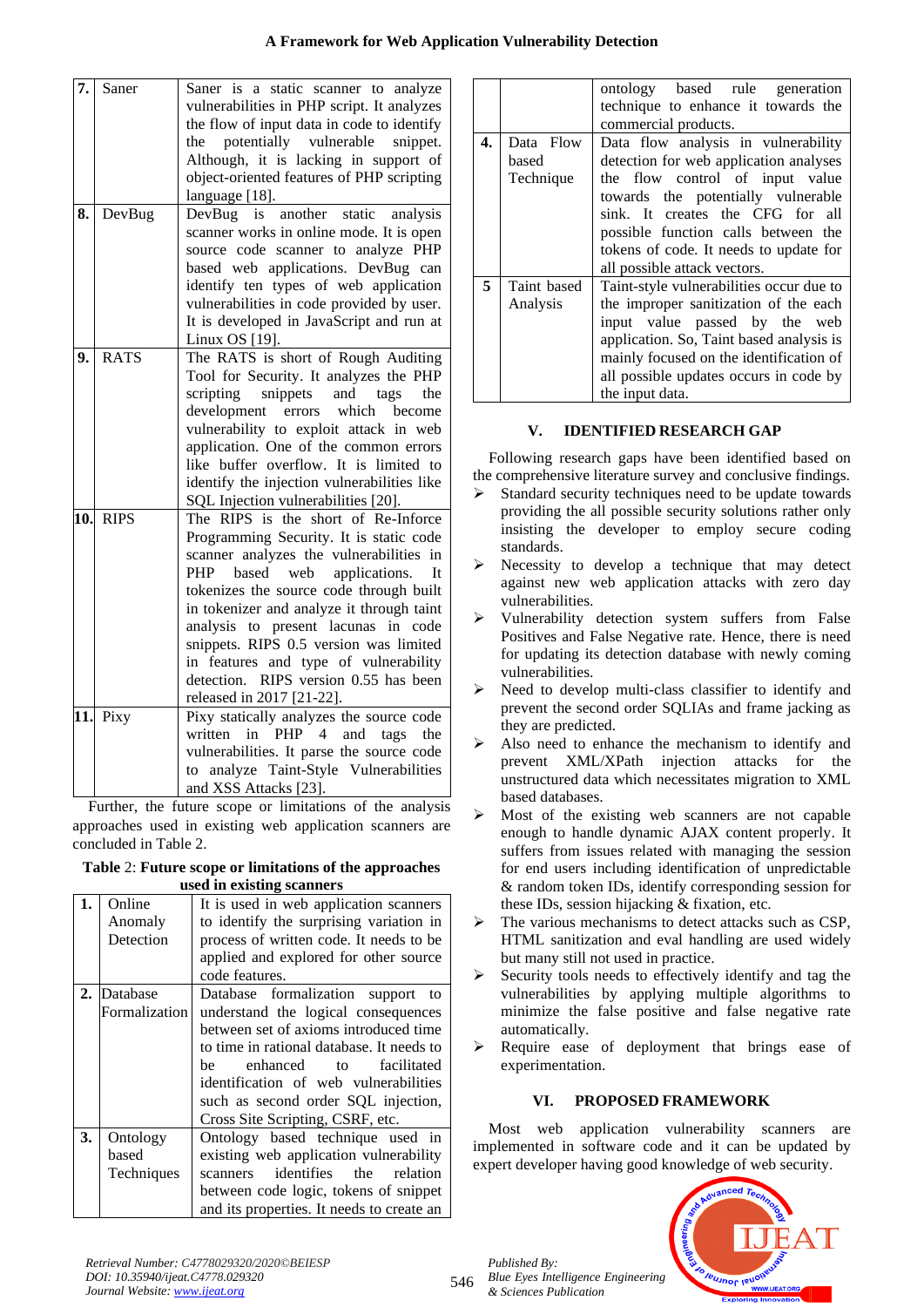

All these codes are having some conditions and related instructions to identify the threat and react accordingly. An advance AI engine has been proposed to automatically and easily modification in condition with related instructions according to newly encountered attack vectors. It updates instructions by learning from result and reporting the false positive and false negative cases.

Growing in same direction following research methodology has been proposed to overcome the first six identified research gaps discussed in section V. The underline architecture of proposed framework is drafted to identify the vulnerabilities in website as shown in Figure 1.



**Figure 1: Architecture of Proposed Framework**

Working flow to implement the proposed framework is as follows.

- a. First, configure the web server to identify and analyze the vulnerabilities through vulnerable web applications such as DVWA (Damn Vulnerable Web App), Grabber, Vega, Wapiti, WebScarab.
	- The PHP modules will be created to develop some of the new attack scenarios such as frame jacking.
	- The activities of the web server at application layer will be captured by web server log.
	- The database attack such as SQL Injection, blind SQL Injection will be explored in MySQL Database and will be recorded in database log.
- b. Second, setup the environment to build the attack tree that included new attack scenarios. It helps to monitor the behavior of attacker and update the vulnerability database and detection rules.
- c. Third, explore machine learning technique to correlate log activities and build pattern as rule for AI engine.
- d. Implement the detection engine that recognizes the security issues in web application snippets according to developed rule database.
	- Rule database can easily be updated as per the future requirements then framework may detect new attacks also.
- e. Finally, fabricate an interactive and automatic IoT device compatible to computer system on the basis of step-a to step-d.

## *Benefits of the AI Firewalls over Static Firewalls-*

• A static code scanner without interacting to human being cannot prevent users from the vulnerabilities like code injection. Whereas, a firewall with AI-engine can prevent novice end user from newly encountered

vulnerabilities and automatically report it to expert team for future enhancements.

- AI & machine learning methods add extra wings in AI firewalls to web application vulnerability analysis and security.
- It would be transform into hardware product from the software product working on application layer.
- The AI engine manages and bound the system to work within the security limit and report the miscellaneous activities to the experts.

## **VII. RESULT ANALYSIS**

From confusion matrix, Precision, Recall (True Positive Rate), Accuracy, False positive rate (FPR), and False Negative Rate are calculated for all five iteration as shown in Figure 2.



**Figure 1: Performance Evaluation Matrices**

It is illustrated that FPR and FNR in all iteration for standard dataset is very low and all the above factors are greater than 10 %. It means the accuracy level for all iteration is high. It signifies the accuracy in all iteration is high. It is not sufficient to analyze the accuracy of a graph because a large change in the number of false positives leads to a small change in the false positive rate.

The Accuracy, TPR, FPR, Precision and Recall are better in proposed model. The accuracy and model building time is also reduced in comparison to base classifier as shown in Figure 3.



**Figure 3: Obtained accuracy of both classifiers for standard dataset**

*Published By: Blue Eyes Intelligence Engineering & Sciences Publication* 



*Retrieval Number: C4778029320/2020©BEIESP DOI: 10.35940/ijeat.C4778.029320 Journal Website[: www.ijeat.org](http://www.ijeat.org/)*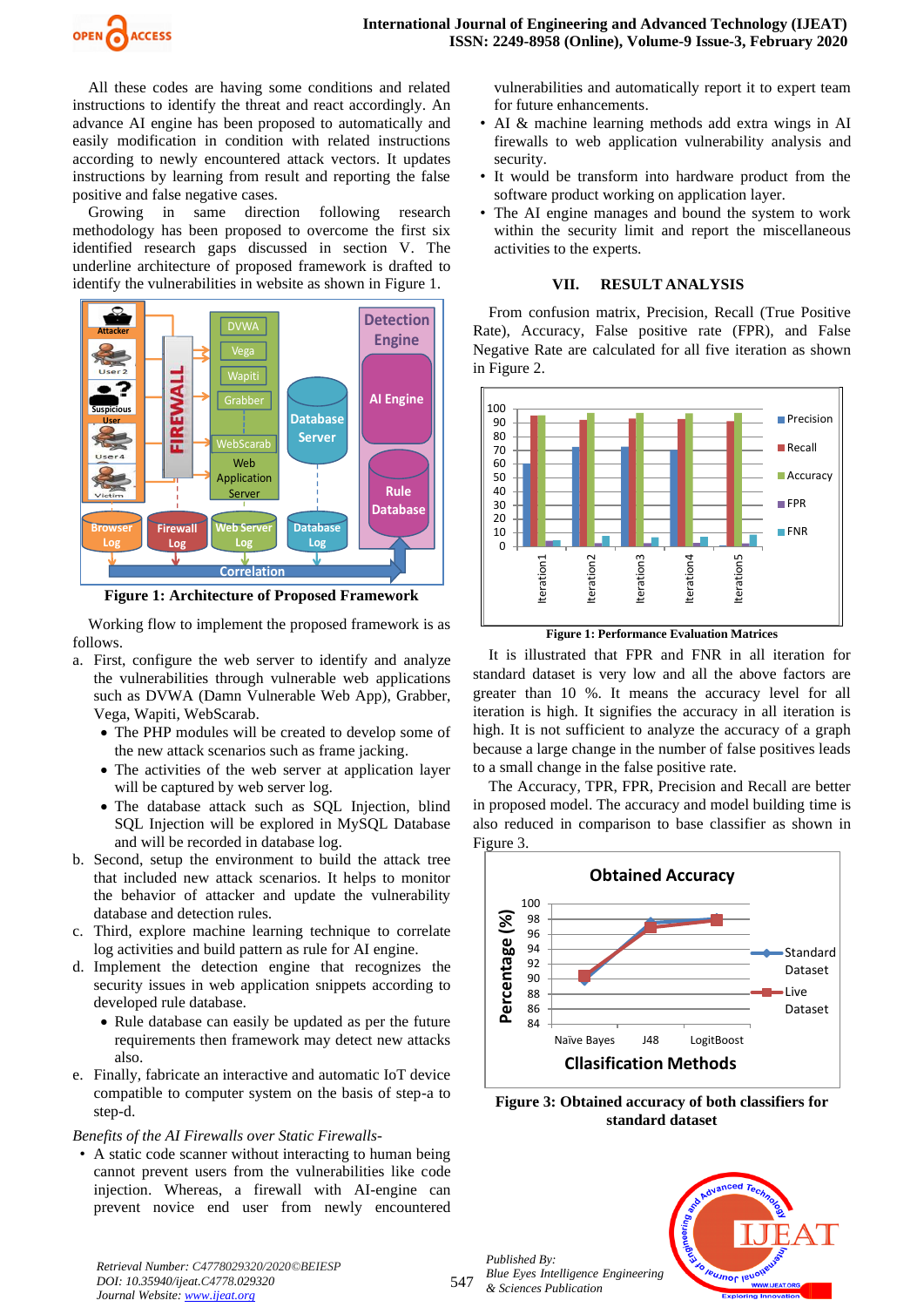The correctly identified malware rate of True Positive Rate for the standard as well as live dataset is compared and shown in Figure 4.



**Figure 4: Correctly detected malware rate (TPR)**

The figure represents that total correctly classified instances are 2448 hence its percentage is 98.0376 %. So, true positive rate for standard dataset in this dissertation is 98.0376 %. The incorrectly identified malware rate of False Positive Rate for the standard as well as prepared dataset is compared and shown in Figure 5.



## **Figure5: Incorrectly detected malware rate (FPR)**

Figure represents that incorrectly classified instances are 49 and its percentage is 1.9624 %.

## **VIII. CONCLUSION**

In today's era one of the roles of web applications is to provide graphical user interface to the end users for communicating the devices through internet. Development and hosting of web application is too easy. Hence, new attack vectors are encountering frequently to breach the end user's information. Literature survey of this paper concluded that there is a need of an AI engine to update instructional database of vulnerability scanner automatically for newly encountering attack vectors. Hence, in this paper a framework to identify the taint style attacks has been proposed. It performs several types of scanning like taint type, ontology based, etc. to detect security vulnerabilities.

It updates its instructional database by the record gathered from the data flow analysis phase. It can identify the web vulnerabilities like XSS and SQLIAs, Frame-Jacking, Zero day vulnerabilities, etc. Proposed framework facilitates deeper understanding about attacker's behaviour/ intention on web application. It also facilitates to security experts and developers to easily update detection database as per new requirements. Finally, it generates a detailed report which contains a detailed explanation of each potential vulnerable function that represents security vulnerability in web application.

### **REFERENCES**

- 1. Indian Computer Emergency Response Team (CERT-In), "Annual Report-2017", Ministry of Electronics & Information Technology, Government of India, 2018.
- 2. K. S. Rao, et Al., "Two for the price of one: A combined browser defense against XSS and clickjacking", IEEE, International Conference on Computing, Networking and Communications (ICNC), 2016 pp. 1-6.
- 3. Z. Li, et Al., "VulPecker: an automated vulnerability detection system based on code similarity analysis", ACM, Proc. of the 32 Annual Conference on Computer Security Applications, pp. 201- 213, 2016.
- 4. S. O. Uwagbole, W. J. Buchanan, & L. Fan, "Applied machine learning predictive analytics to SQL injection attack detection and prevention", IEEE, Symposium on Integrated Network and Service Management (IM), 2017 IFIP/IEEE, pp. 1087-1090, 2017.
- 5. Z. Guojun, et. Al., "Design and application of intelligent dynamic crawler for web data mining" IEEE, In Automation (YAC), 2017 32nd Youth Academic Annual Conference of Chinese Association, pp. 1098-1105, 2017.
- I. Medeiros, N. Neves, & M. Correia, "Detecting and removing web application vulnerabilities with static analysis and data mining", IEEE, IEEE Transactions on Reliability, Vol 65, Issue 1, pp. 54-69, 2016.
- 7. S. S. Alqahtani, E. E. Eghan, & J. Rilling, "SV-AF—A Security Vulnerability Analysis Framework", IEEE, 27th International Symposium on Software Reliability Engineering (ISSRE), pp. 219- 229, 2016.
- 8. R. V. Bhor, & H. K. Khanuja, "Analysis of web application security mechanism and Attack Detection using Vulnerability injection technique", IEEE, International Conference on Computing Communication Control and automation (ICCUBEA), pp. 1-6, 2016.
- 9. P. Satam, D. Kelly, & S. Hariri, "Anomaly behavior analysis of website vulnerability and security", IEEE/ACS, 13<sup>th</sup> International Conference of Computer Systems and Applications (AICCSA), pp. 1-7, 2016.
- 10. K. G. Maheswari, & R. Anita, "An Intelligent Detection System for SQL Attacks on Web IDS in a Real-Time Application" Springer, Proc. of the 3<sup>rd</sup> International Symposium on Big Data and Cloud Computing Challenges (ISBCC–16',) pp. 93-99, 2016.
- 11. F. De Meo, M. Rocchetto, & L. Viganò, "Formal analysis of vulnerabilities of web applications based on SQL injection", Springer, In International Workshop on Security and Trust Management, pp. 179-195, 2016.
- 12. M. Zachara, "Identification of possible attack attempts against web applications utilizing collective assessment of suspicious requests", Springer, In Transactions on Computational Collective Intelligence XXII, Berlin, Heidelberg, pp. 45-59, 2016.
- 13. A. Razzaq, et. Al., "Semantic security against web application attacks", Information Sciences, Vol. 254, pp. 19-38, 2014.
- 14. A. Nalawade, S. Bharne, & V. Mane, "Forensic analysis and evidence collection for web browser activity", IEEE, International Conference on Automatic Control and Dynamic Optimization Techniques (ICACDOT), pp. 518-522, 2016.
- 15. G. Deepa, & P. S. Thilagam, "Securing web applications from injection and logic vulnerabilities: Approaches and challenges", Information and Software Technology, Vol. 74, pp. 160-180, 2016.
- 16. D. Mitropoulos, P. Louridas, M. Polychronakis, & A. D. Keromytis, (2017). Defending against web application attacks: Approaches, challenges and implications. IEEE Transactions on Dependable and Secure Computing.
- 17. Yu. Fang, Alkhalaf Muath, & Tevfik Bultan, "Stranger: An automata based string analysis tool for PHP", Springer, In Tools and Algorithms for the Construction and Analysis of Systems, pp. 154- 157. Berlin Heidelberg, 2010. [Online]. Available: http://dx.doi.org/10.1007/978-3-642-12002-2\_13
- 18. D. Balzarotti, et. Al. "Saner: Composing static and dynamic analysis to validate sanitization in web applications," Security and Privacy, SP 2008. IEEE Symposium, pp. 387- 401, 2008. [Online]. Available[: http://dx.doi.org/10.1109/SP.2008.22](http://dx.doi.org/10.1109/SP.2008.22)

leusnor leuor